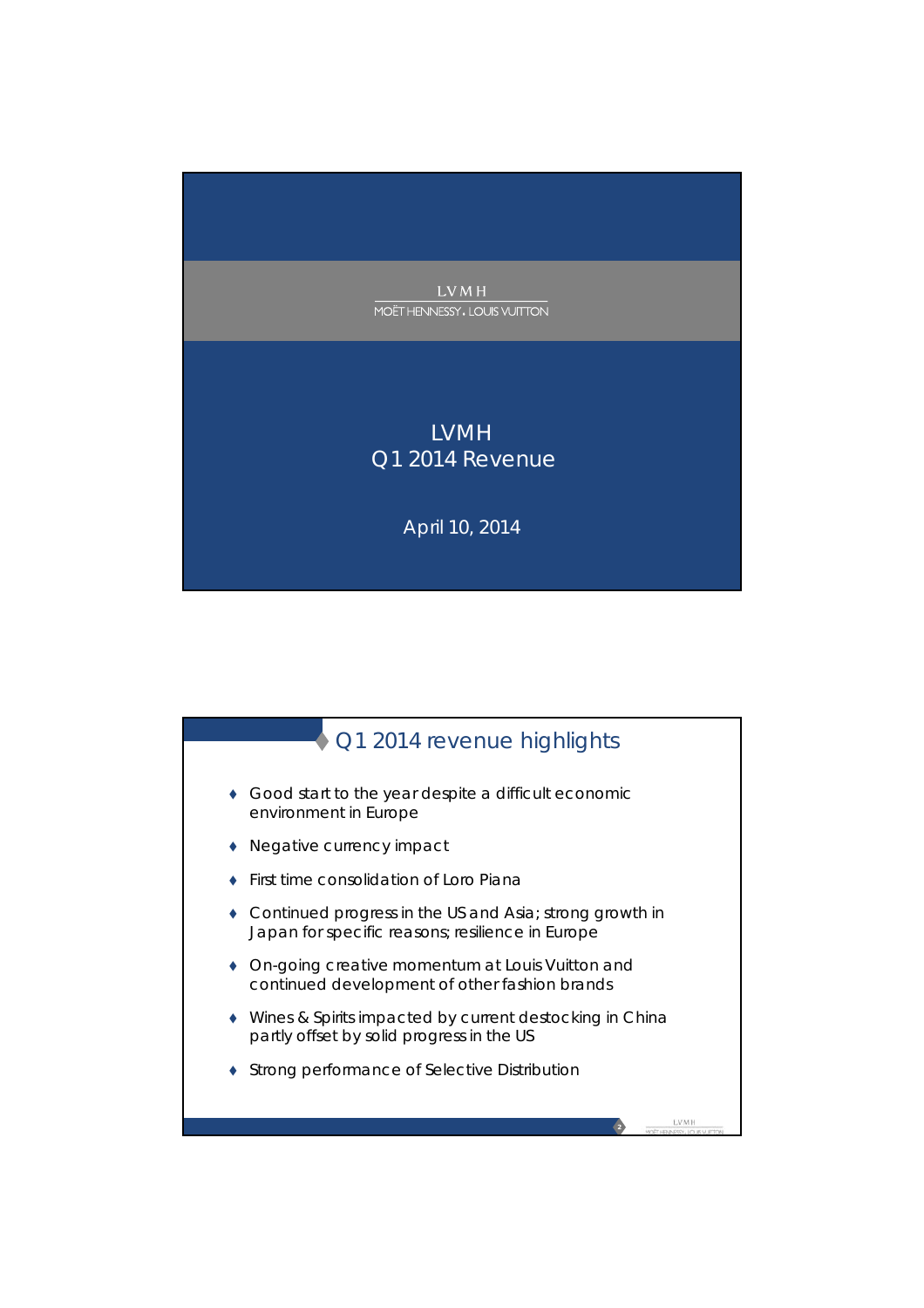

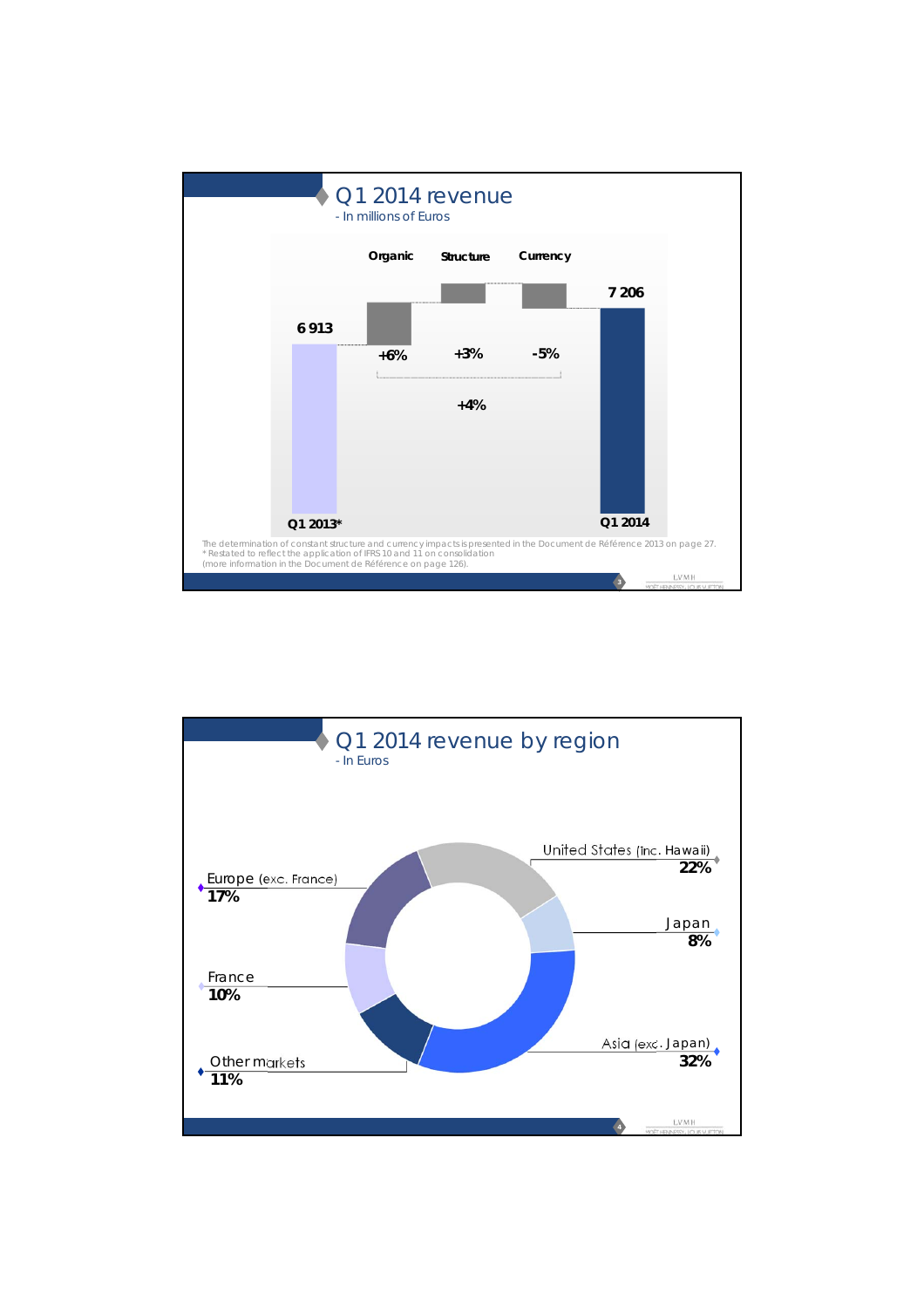|                               | Revenue change by region                   |
|-------------------------------|--------------------------------------------|
|                               |                                            |
|                               |                                            |
|                               |                                            |
| Organic growth versus Q1 2013 |                                            |
| <b>LVMH Group</b>             | Q1 2014                                    |
| $US^*$                        | $+5%$                                      |
| Japan                         | $+32%$                                     |
| Asia                          | $+4%$                                      |
| Europe                        | $+1%$                                      |
| * excl. Hawaii                |                                            |
|                               |                                            |
|                               | <b>LVMH</b><br>MOET HENNESSY, LOUIS VUITTO |

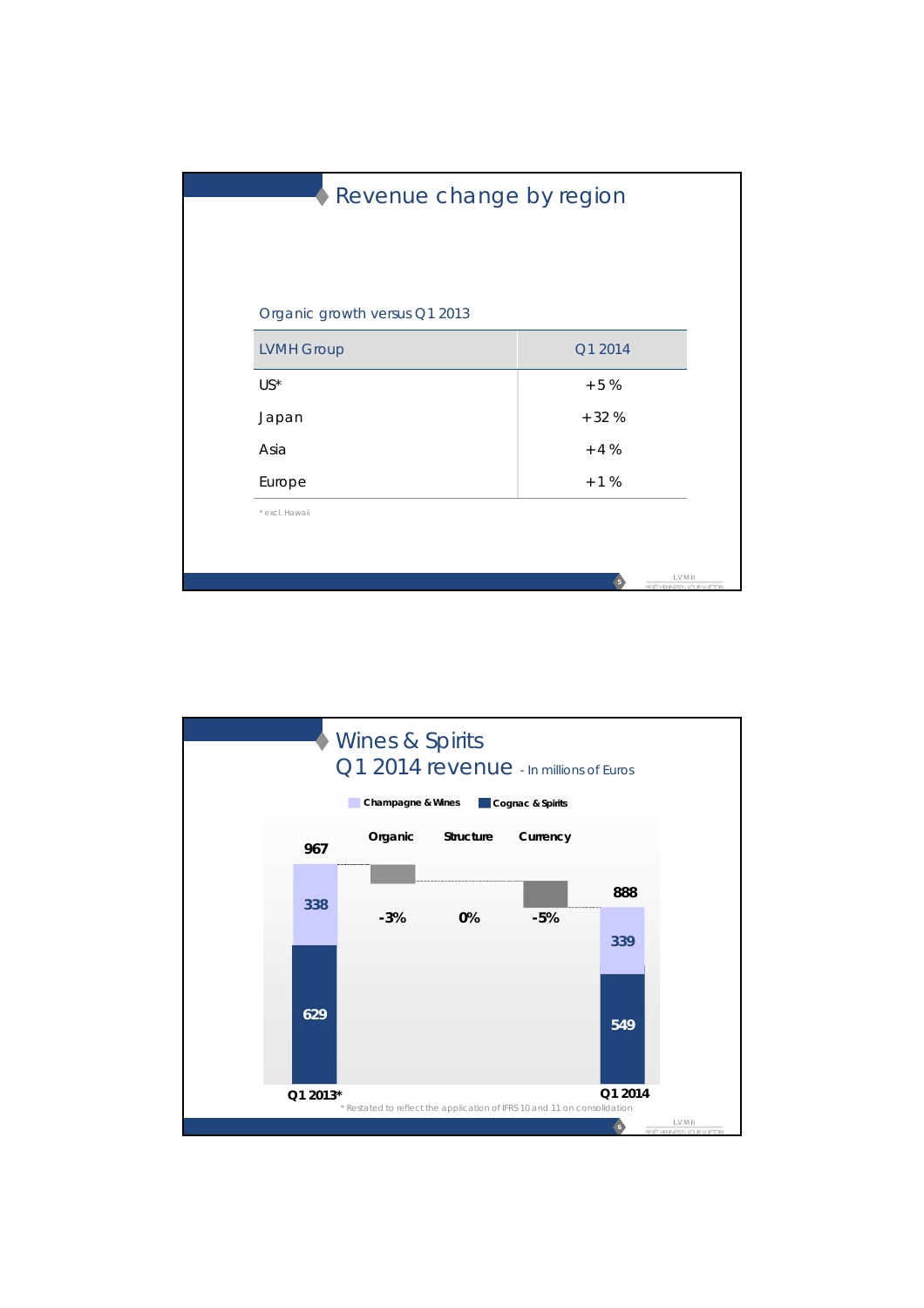

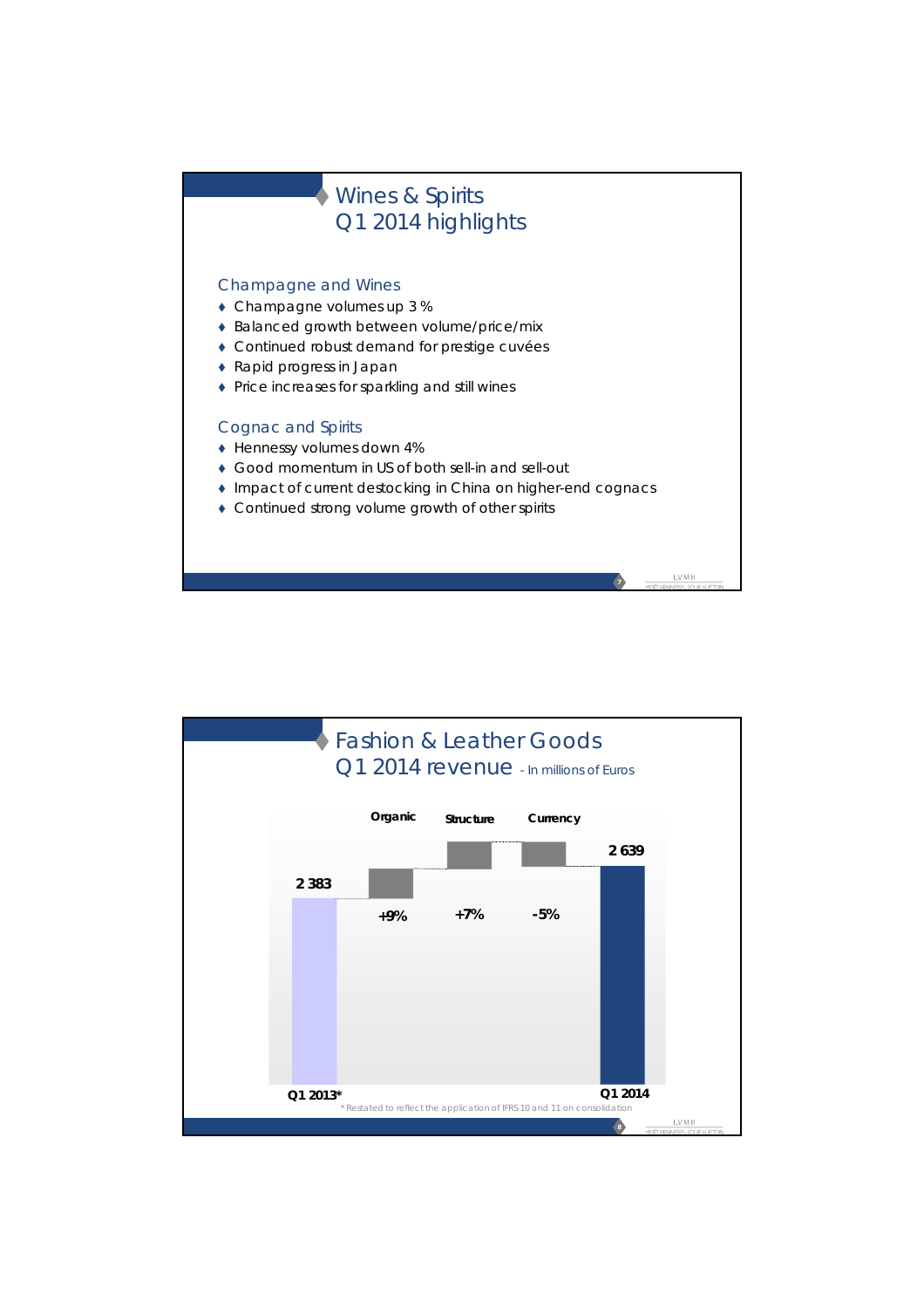## Fashion & Leather Goods Q1 2014 highlights

- Louis Vuitton: Continued good creative momentum
	- Successful launch of new *Monogram* models
	- On-going development of leather lines
	- Nicolas Ghesquière's first fashion show enthusiastically received

**9**

LVM1

- Céline: store network expansion with new London boutique
- Fendi: strong success of leather goods, opened first store in Munich
- Other brands continued their development
- ◆ Strong start to year for newly consolidated Loro Piana

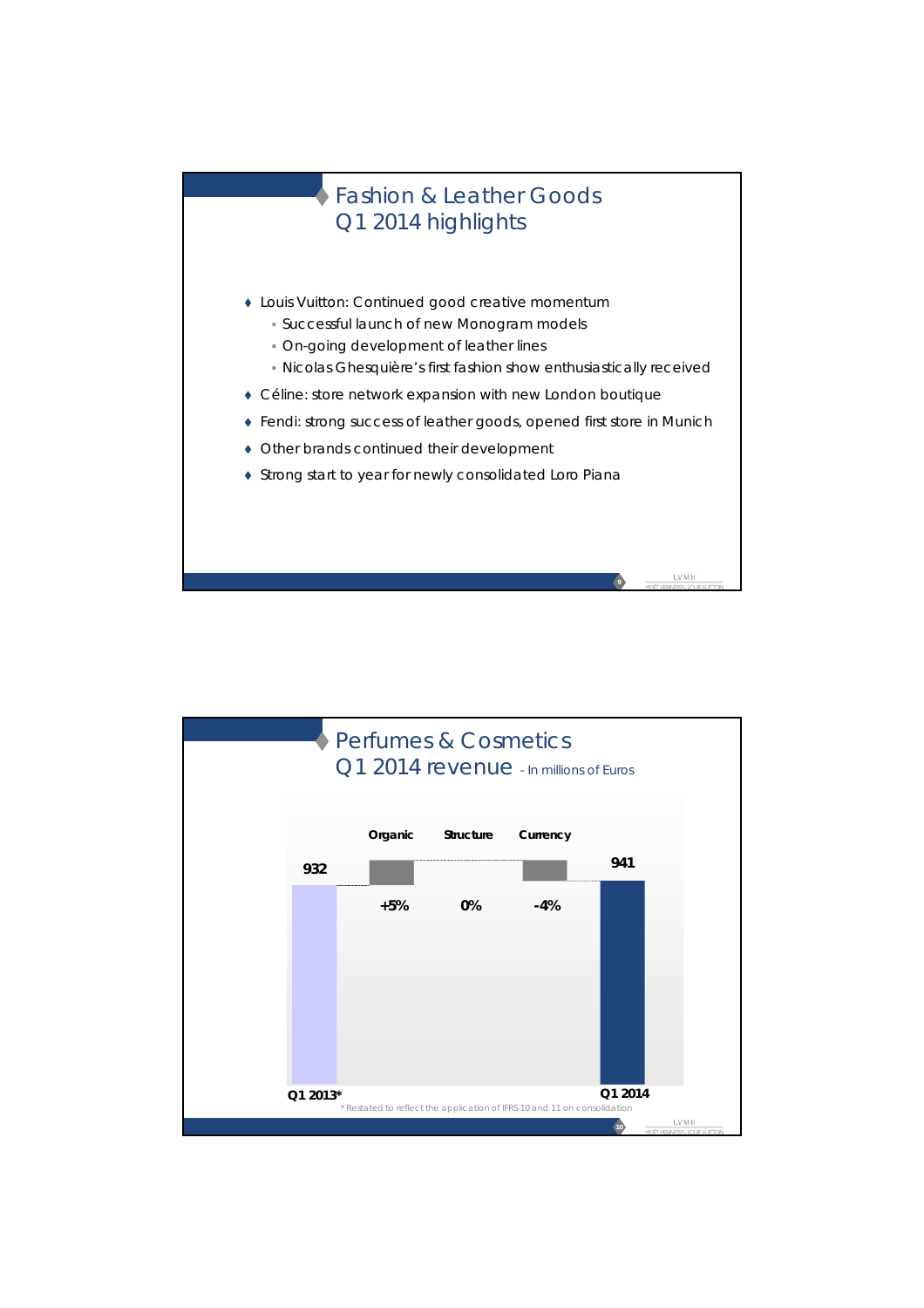

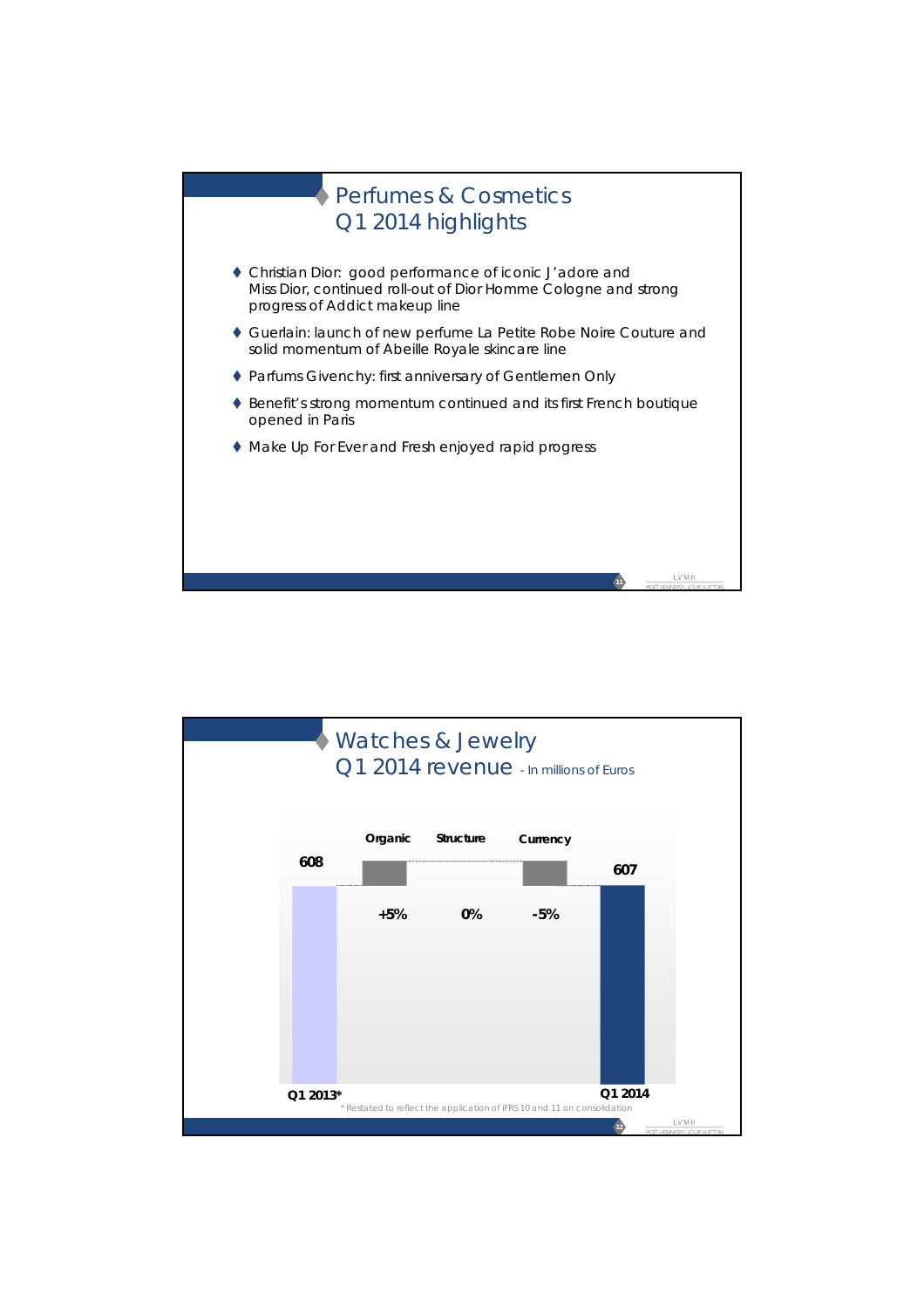